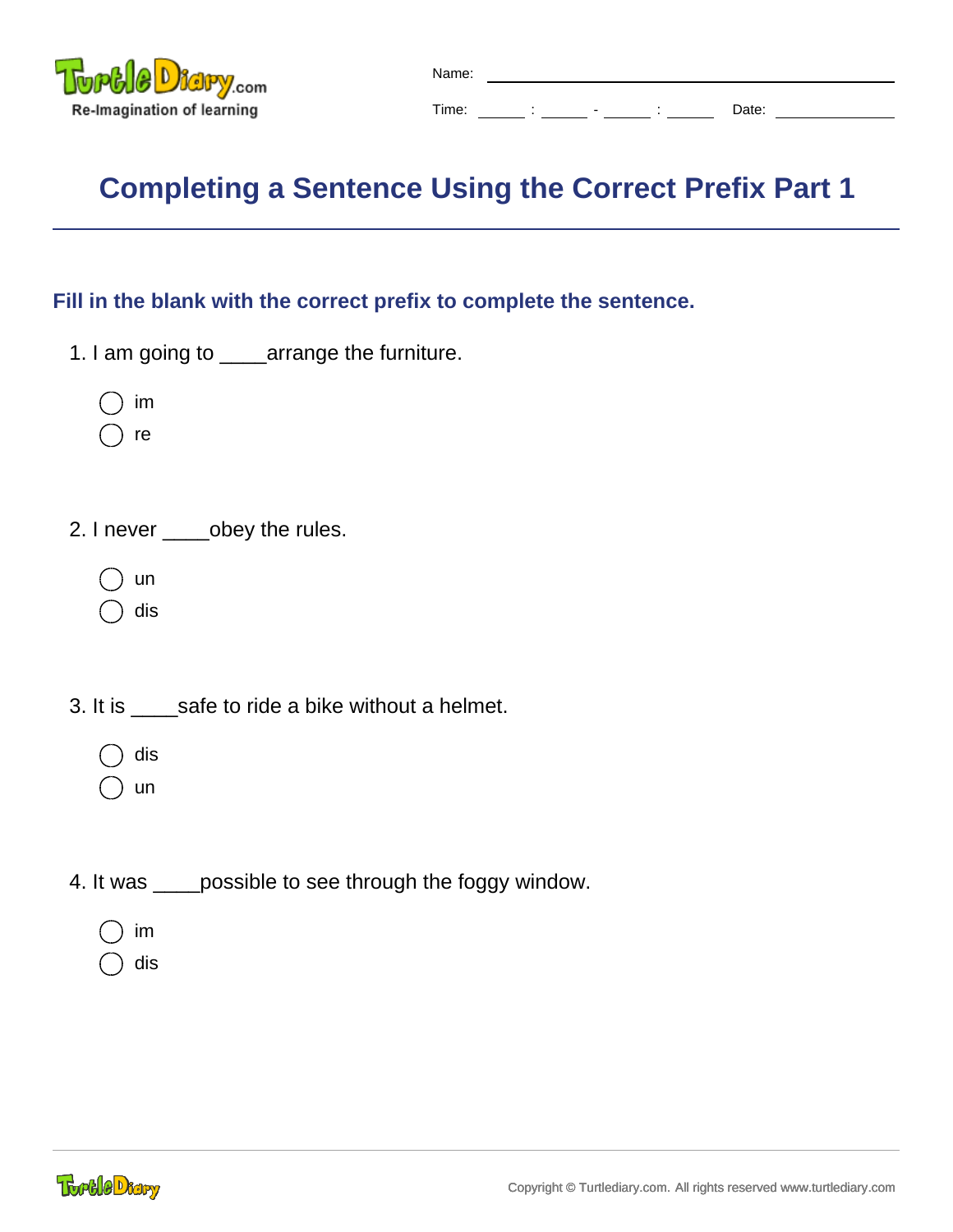5. His job is to \_\_\_\_load boxes from the truck.

- im
- un
- 6. We had to \_\_\_\_fill the pool after the water was drained.
	- dis
	- re
- 7. It is not wise to \_\_\_\_ respect the teacher.
	- un
	- dis
- 8. I \_\_\_ use plastic bags instead of throwing them away.
	- dis
	- re
- 9. Sarah will be \_\_\_\_able to attend the party.
	- im
	- un
- 10. Paula's \_\_\_kind words were hurtful to me.
	- un
	- re